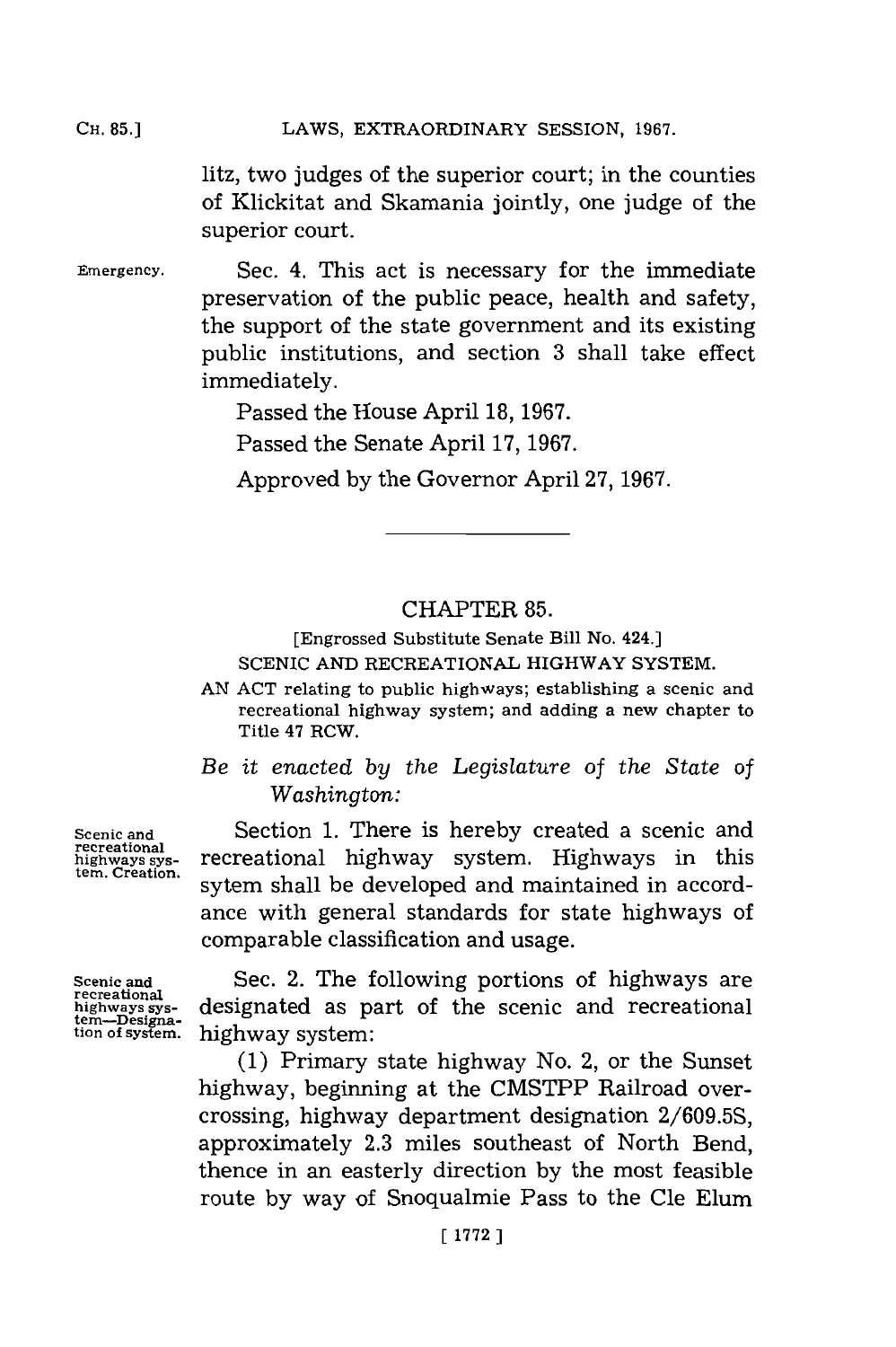River bridge, highway department designation **2/510N,** approximately **2.6** miles west of Cle Elum.

(2) Primary state highway No. **3,** or the Inland Empire Highway, beginning at the upper Wilson Creek bridge, highway department designation **3/1003,** approximately 33.4 miles north of Yakima, thence southerly **by** the most feasible route to the Selah-Moxee Canal bridge, highway department designation **3/910,** approximately 5.4 miles north of Yakima.

**(3)** Primary state highway No. **1,** or the Pacific highwaly beginning at Nugent's bridge over the Nooksuck river, highway department designation 1AP/24, approximately **7.7** miles northeast of Bellingham, thence in an easterly direction to a point in the vicinity of Austin Pass in Whatcom County;

(4) Primary state highway No. **3,** or the Inland Empire highway, beginning at the Northern Pacific Railroad bridge, highway department designation **3/606,** approximately 3.4 miles west of Dixie, thence in a northerly direction **by** the most feasible route **by** way of Dayton to a junction with primary state highway No. **3** in the vicinity of Dodge; also beginning at a junction with primary state highway No. **3,** as herein described, in the vicinity of Dodge, thence in an easterly direction **by** the most feasible route **by** way of Pomeroy to a junction with a county road **2.38** miles west of a junction with primary state highway No. **3** in Clarkston; also beginning at the north end of the Mill Creek bridge, highway department designation **3/103,** in the vicinity of Colville on primary state highway No. **3,** then to a junction with secondary state highway No. 3P in the vicinity of the Kettle Falls bridge; also beginning at the upper Wilson Creek bridge, highway department designation **3/1003,** approximately 33.4 miles north of Yakima, thence southerly **by** the most feasible route to the Selah-Moxee Canal bridge,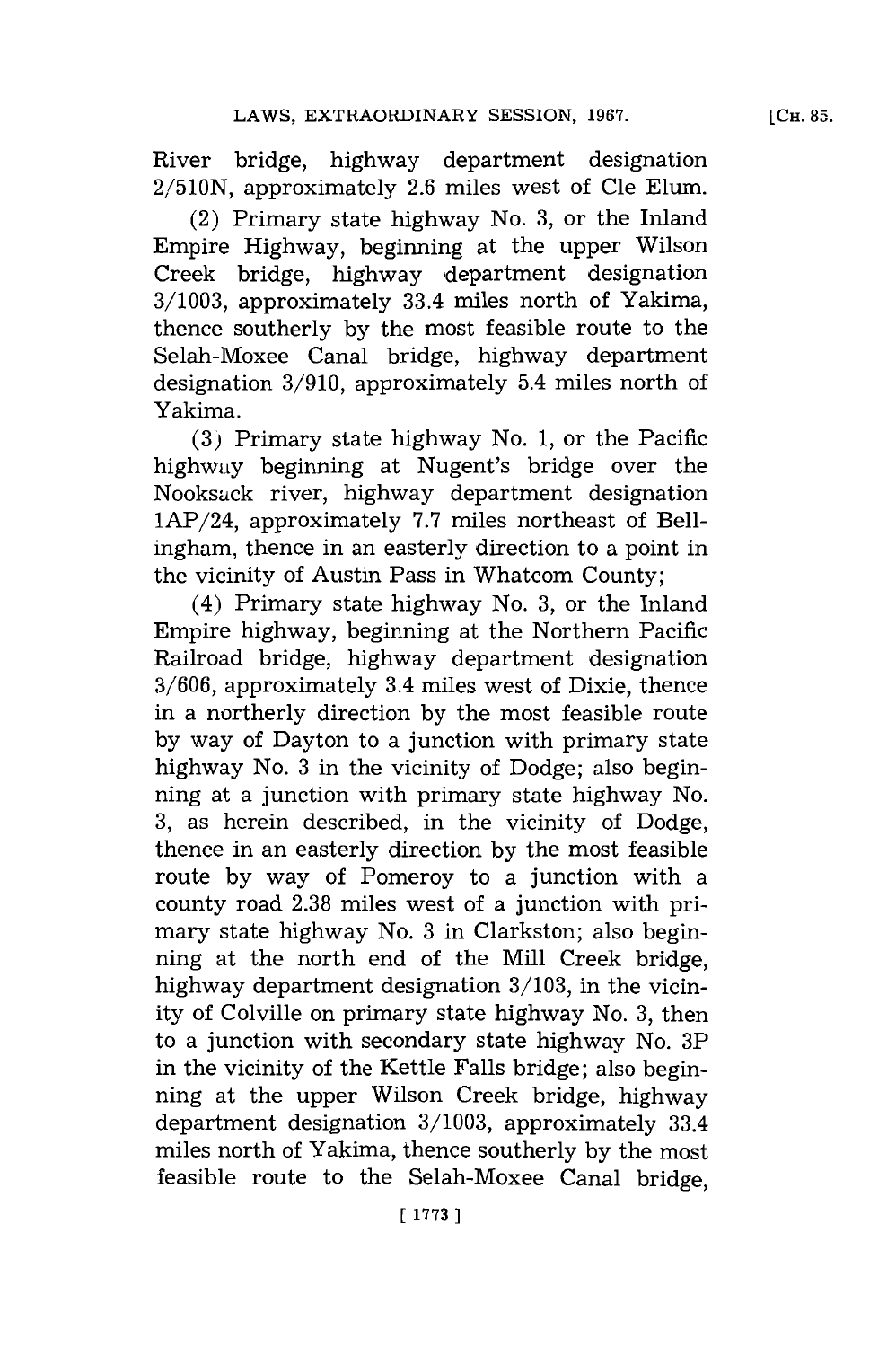**CH. 85.]**

**Scenic and recreational highways sys- tern-Designation of system.**

highway department designation 3/910, approximately 5.4 miles north of Yakima;

**(5)** Primary state highway No. 4, or the Tonasket-San Poil highway, beginning at the Keller Ferry slip on the north side of Roosevelt Lake, thence in a northerly direction **by** the most feasible route to the Granite Creek bridge, highway department designation **4/9.75,** approximately fifty-four miles north of the Keller Ferry;

**(6)** Primary state highway No. **6,** or the Newport highway, beginning at Newport, thence in a northerly direction to a junction with secondary state highway No. **6A** in the vicinity of Tiger;

**(7)** Primary state highway No. **7,** or the North Central highway beginning at the point on primary state highway No. **7,** as described in RCW **47.16.070,** in the vicinity of Soap Lake, thence in a northerly direction **by** the most feasible route to a junction with primary state highway No. 2 west of Coulee city;

**(8)** Primary state highway No. **8,** or the Evergreen highway, beginning at the Gibbons Creek bridge, highway department designation **8/302,** approximately **0.9** miles east of Washougal, thence in an easterly direction **by** way of Stevenson to a junction with primary state highway No. **8** in the vicinity of Maryhill; also beginning at a junction with primary state highway No. **8,** in the vicinity of Maryhill, thence in a southerly direction to connect with the approach to the Biggs Rapid toll bridge across the Columbia river; also beginning in the vicinity of Maryhill, running easterly along the north bank of the Columbia river to a point in the vicinity of Plymouth;

**(9)** Primary state highway No. **9,** or the Olympic highway, beginning at the west end of the Black Lake road overcrossing in the vicinity **of** Olympia, thence in a westerly direction **by** way of Elma and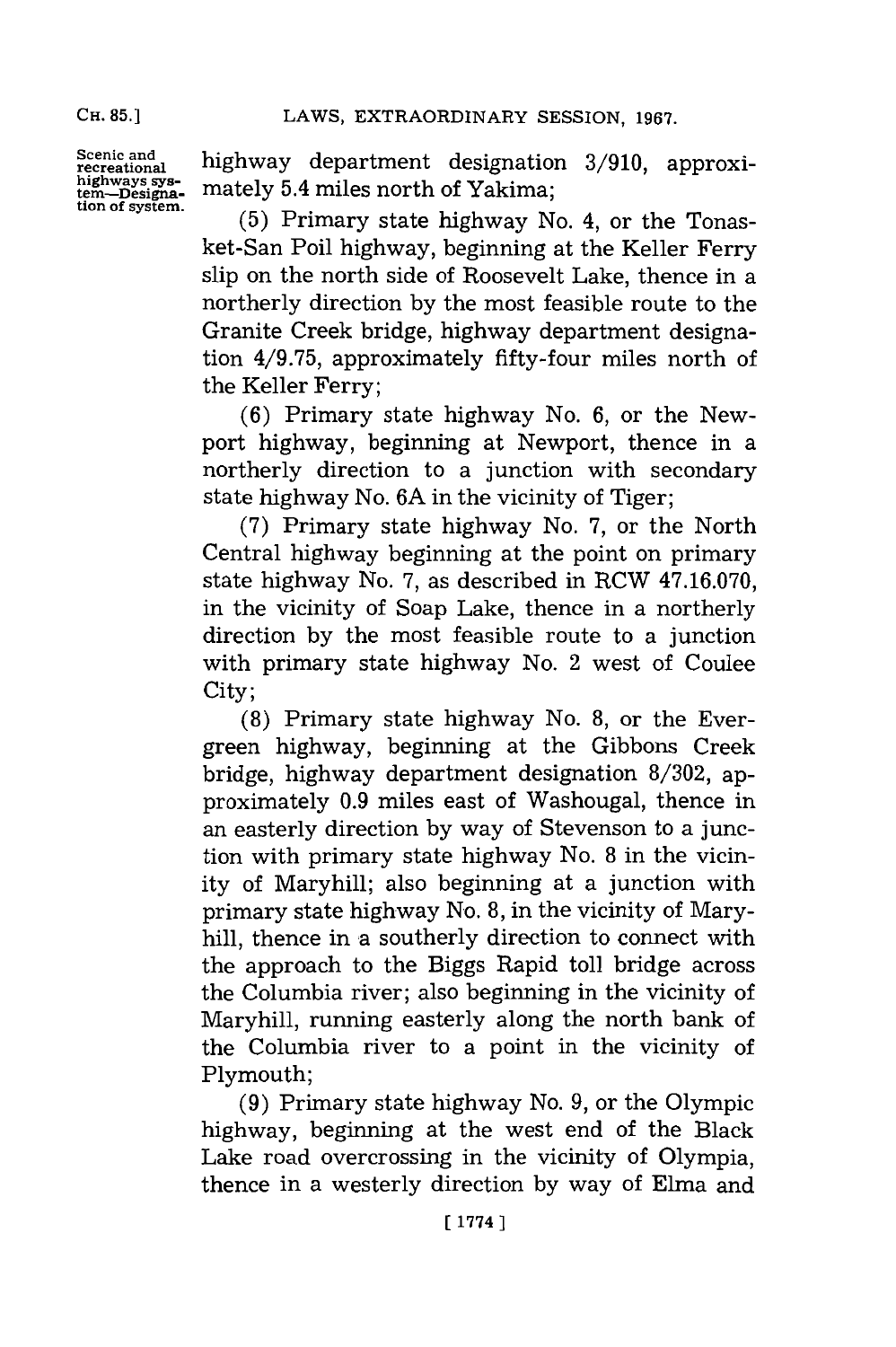Montesano to a junction with a county road approximately **2.82** miles west of the west end of the Wynoochee River bridge, highway department designation 9/435, approximately 1.2 miles west of Montesano; also beginning at a junction with secondary state highway No. **9C,** in the vicinity of Queets, thence in a northeasterly direction **by** way of Forks to the west boundary of the Olympic National Park in the vicinity of Lake Crescent; also beginning at Sequim Bay State Park, thence in a southerly direction to a junction with Airport Road north of Shelton; also beginning at a junction with a county road 2.64 miles south of the junction of primary state highway No. **9** with secondary state highway 14A in Shelton; thence in a southerly direction to a junction with primary state highway No. **9** in the vicinity west of Olympia;

**(10)** Primary state highway No. **11,** or the Columbia Basin highway, beginning at a junction with secondary state highway No. 11G in the vicinity of Eltopia, thence in a southerly direction to the Northern Pacific Railroad overcrossing, highway department designation **11/301,** approximately **2.6** miles north of Pasco;

**(11)** Primary state highway No. **16,** or the North Cross State highway, beginning in the vicinity of Pateros on primary state highway No. **10,** thence in a northerly and westerly direction **by** the most feasible route **by** way of Twisp, Diablo Dam, Marblemount and Concrete to the Hansen Creek bridge, highway department designation **16/271,** approximately **6.0** miles west of Lyman.

(12) Secondary state highway No. **1D,** beginning at a junction with primary state highway No. 1 in the vicinity southeast of Anacortes, thence southerly **by** way of Deception Pass, to a junction with Torpedo Road in the vicinity northeast of Oak Harbor; also beginning at a junction with Miller Road in the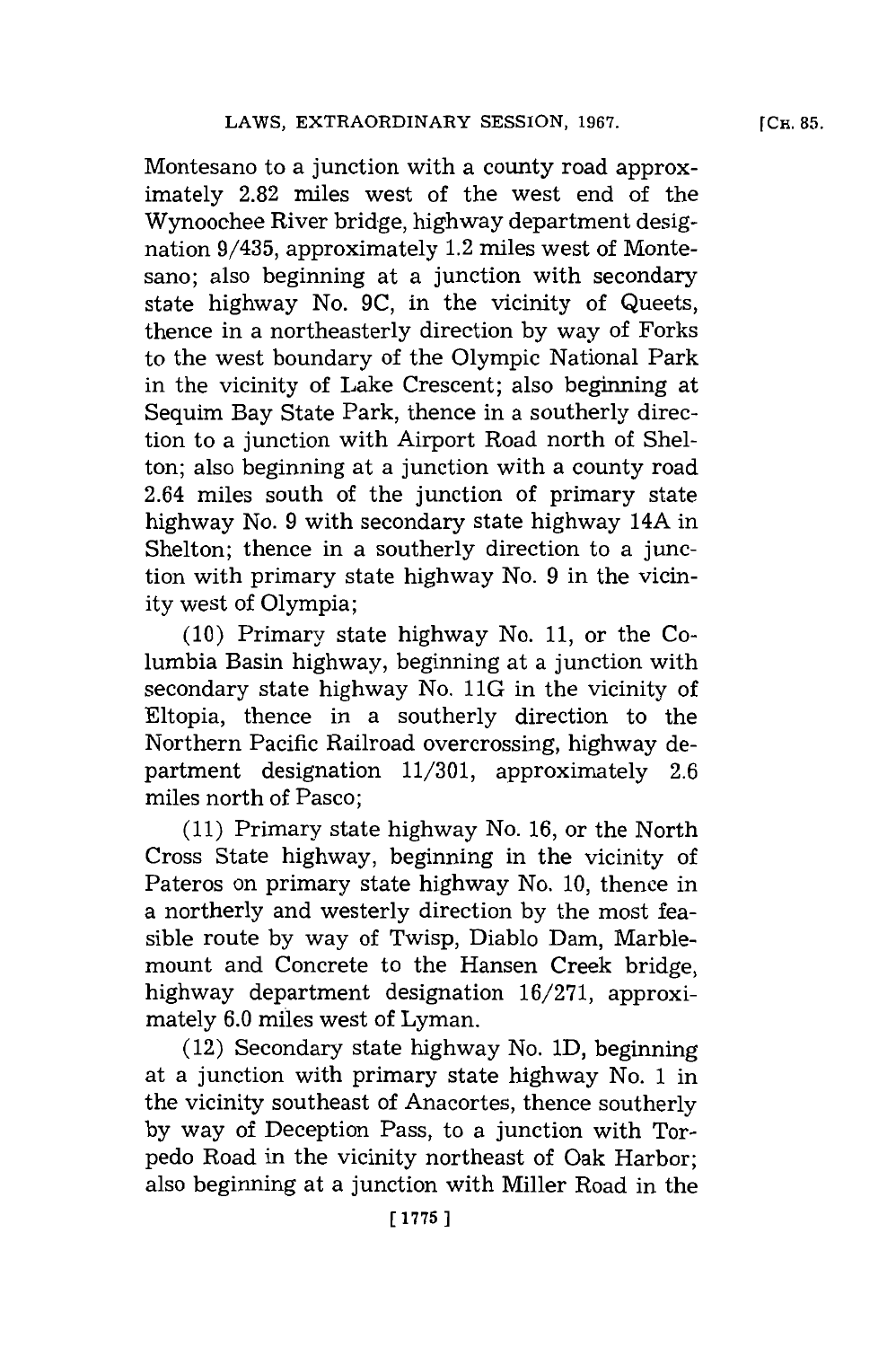**CH. 85.]**

**Scenic and recreational tern-\_Designa-tion of system.** vicinity southwest of Oak Harbor, thence southeasterly to a junction with Sherman Road in the vicinity west of Coupeville; also beginning at a junction with Rhododendron Road in the vicinity east of Coupeville, thence southeasterly to a junction with Maxwellton Road in the southern portion of Whidbey Island; also beginning at a junction with secondary state highway No. **1D,** as herein described, in the vicinity easterly of the Keystone ferry slip, thence westerly to the Keystone ferry slip;

**(13)** Secondary state highway No. 1R, beginning at a junction with primary state highway No. **1** in the vicinity north of Castle Rock, thence in an easterly direction **by** way of St. Helens and Spirit Lake to Mt. St. Helens;

(14) Secondary state highway No. 2F, beginning at a junction with primary state highway No. 2 in the vicinity north of Coulee City, thence in a northeasterly direction to the boundary of the federal reservation at the Grand Coulee Dam;

**(15)** Secondary state highway No. 3P, beginning at a junction with primary state highway No. **3** at the west end of the Kettle Falls bridge over the Columbia river, highway department designation **3/5,** thence in a westerly direction to a junction with secondary state highway No. 4A east of Republic;

**(16)** Secondary state highway No. **6A,** beginning at Tiger on primary state highway No. **6,** thence in a southwesterly direction **by** the most feasible route to a junction with a county road **2.76** miles east of a junction with primary state highway No. **3** in Colville;

**(17)** Secondary state highway No. **9A,** beginning in the vicinity of Laird's Corner on highway No. **9,** thence in a westerly direction to Neah Bay.

**(18)** Secondary state highway **9C,** beginning at a junction with a county road **3.01** miles northwest of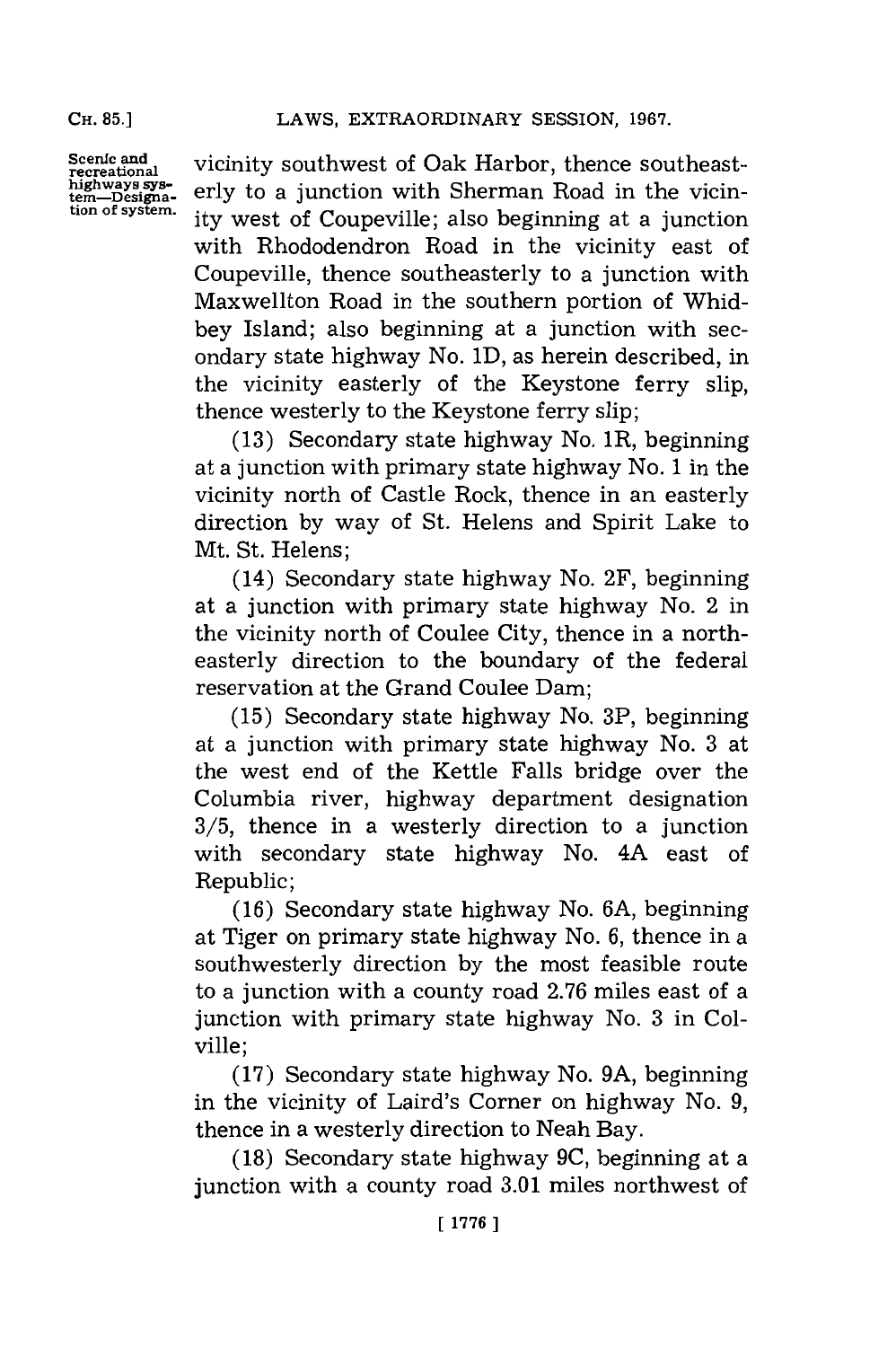the junction with primary state highway No. **9** in Hoquiam, thence in a northwesterly direction **by** way of Ocean City, Copalis, Pacific Beach, and Moclips to a junction with primary state highway No. **9** in the vicinity of Queets;

**(19)** Secondary state highway No. **9E,** beginning at a junction with primary state highway No. **9** in the vicinity south of Discovery Bay, thence in a southeasterly direction to the vicinity of Shine on Hood Canal.

(20) Secondary state highway No. **11G,** beginning in the vicinity of Eltopia on primary state highway No. **11,** thence in a northwesterly direction to the south end of the overerossing of primary state highway No. **18** in the vicinity of Moses Lake; also beginning at a junction with Grape Drive in the vicinity of Moses Lake, then northwesterly to a junction with primary state highway No. **7** in the vicinity of Soap Lake;

(21) Secondary state highway No. 12B, beginning at Point Ellice on primary state highway No. 12, thence in an easterly and northerly direction to a junction with primary state highway No. 12 in the vicinity north of Naselle;

(22) Secondary state highway No. **13A,** beginning at Raymond on primary state highway No. **13,** thence in a westerly direction **by** the most feasible route **by** way of Tokeland, North Cove to the shore of Grays Harbor north of Westport; also beginning at Aberdeen on primary state highway No. **13,** thence in a southwesterly direction **by** the most feasible route to a junction with secondary state highway No. **13A** in the vicinity south of Westport.

**(23)** Secondary state highway **10A** beginning at a junction with a county road **2.07** miles north of the junction with 12th street in Elmer City; thence in a northwesterly direction to the west end of the Omak Creek bridge east of Omak.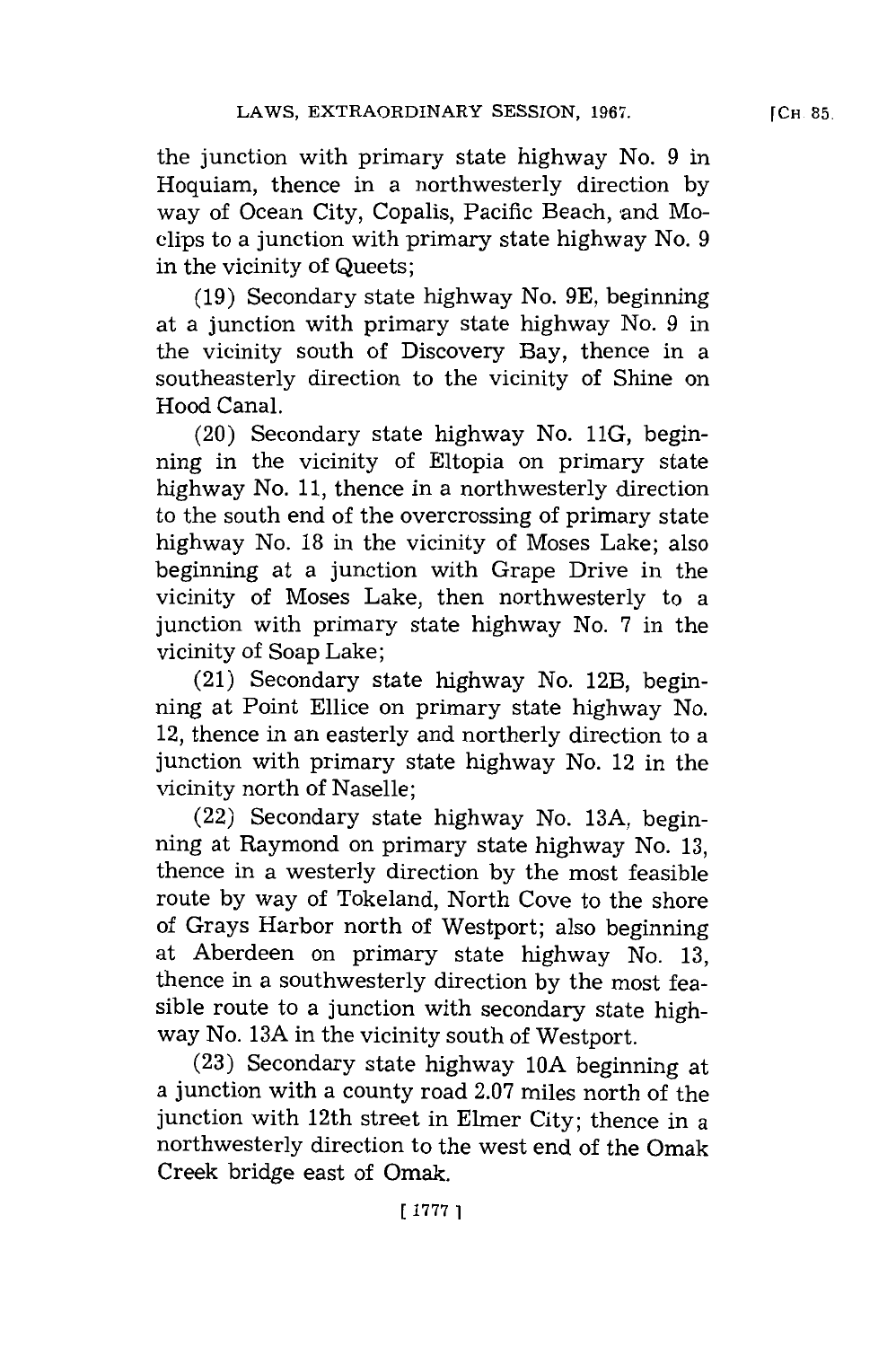**Scenic and recreational highays, sys- tern--Designs-tion of system.**

(24) Secondary state highway **3L,** beginning at a junction with primary state highway **3** in the vicinity of Dayton, thence in a northeasterly direction **by** way of Whetstone and Marengo to a junction with primary state highway **3** west of Pomeroy.

**(25)** Primary state highway No. 21 on the Kitsap Peninsula highway beginning with a junction with primary state highway No. **9** in the vicinity of Union; thence northeasterly to a junction with Arsenal Way south of Bremerton; also beginning with Carr Boulevard north of Bremerton, thence northeasterly to Port Gamble.

**Sharing of** Sec. **3. (1)** The highway commission shall pay **costs,** from motor vehicle funds appropriated for construction of state highways, the following costs of developing and constructing scenic and recreational highways: (a) acquisition of the right of way necessary for state highway purposes, **(b)** construction of the portion of the highway designed primarily for motor vehicle travel, (c) exit and entrance roadways providing access to scenic observation points, **(d)** safety rest areas, (e) roadside landscaping within the portion of the highway right of way acquired **by** the highway commission for state highway purposes, **(f)** the uniform signs and markers designating the various features and facilities of the scenic and recreational highways, and **(g)** any additional costs of constructing and developing the scenic and recreational highways, including property acquisition adjacent to highways as authorized **by** RCW 47.12.250, for which the highway commission shall receive reimbursement from the federal government or any other source.

> (2) The parks and recreation commission shall pay the costs of developing and constructing the scenic and recreational highways not provided for in subsection **(1)** of this section from any funds appropriated for such purposes.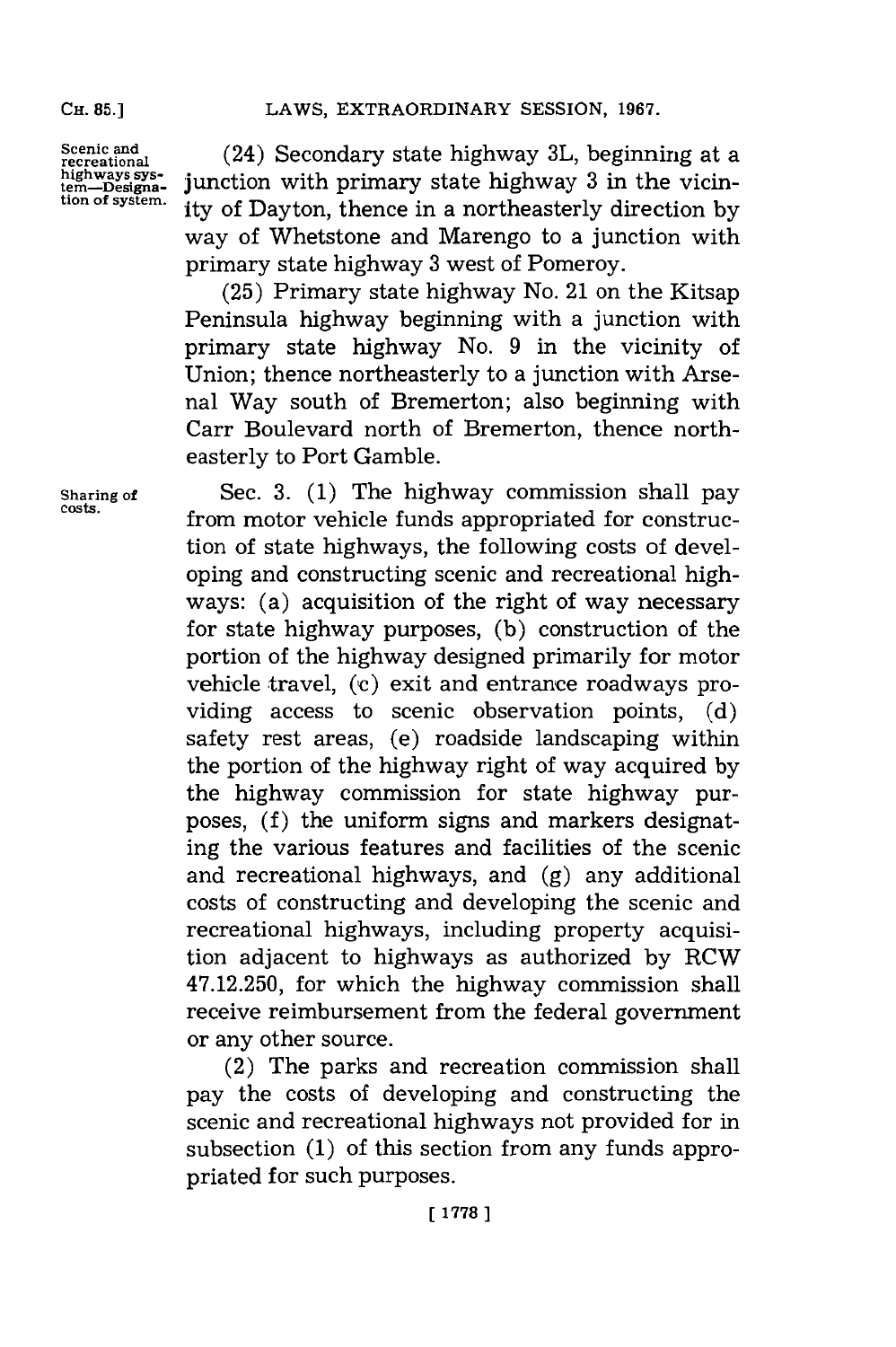**(3)** The costs of maintaining the scenic and recreational highway system shall be allocated between the highway commission and the parks and recreation commission in the same manner that costs of developing and constructing such highways are allocated in subsections **(1)** and (2) of this section.

Sec. 4. The establishment of planning and design **Coordination**<br>standards for items provided for in section 5 of this and design act shall be coordinated **by** the state office of com- **antenance** munity affairs. The highway commission, parks and recreation commission, and any other departments or commissions whose interests are affected shall prepare, submit and file with the state office of community affairs standards relating to the scenic and recreational highway system. In the event varying planning and design standards are filed, the state office of community affairs shall consult with the submitting agencies on the merits of the several proposals and, based upon such consultation, establish a set of standards. Pursuant to the planning and design standards so established, the highway commission and parks and recreation commission shall develop the highways and areas adjacent thereto to accomplish the purposes of this act: *Provided,* That the highway commission shall retain exclusive authority over the highway right of way.

Responsibility for construction and maintenance is hereby established between the highway commission and the parks and recreation commission with the highway commission responsible for activities financed with funds provided for under section **3,** subsection **(1)** of this act and the parks and recreation commission responsible for activities financed from other sources of funds. **By** mutual consent, responsibility for development and/or maintenance may be transferred between the two commissions.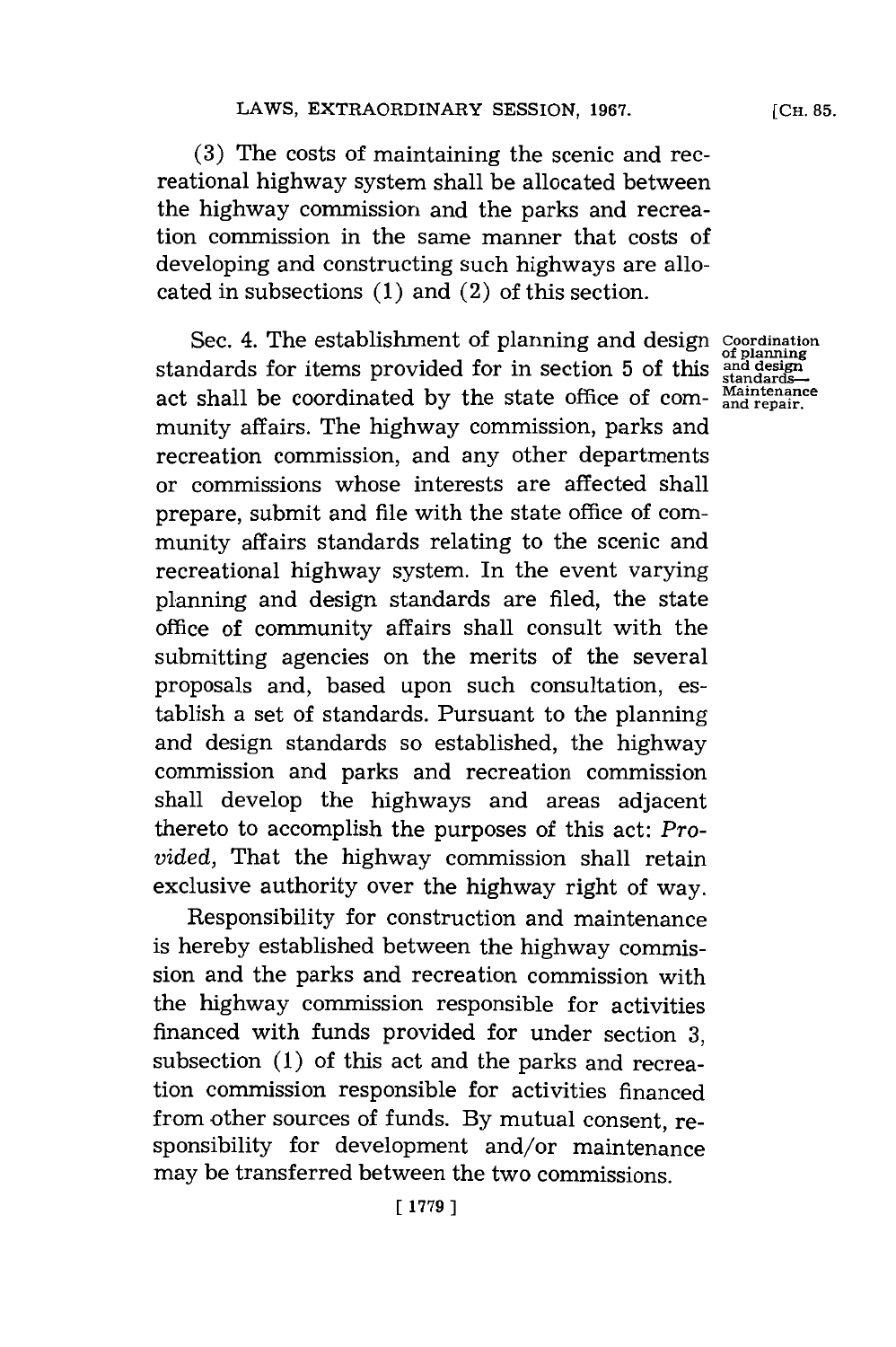Scenic and Sec. 5. Planning and design standards established<br>
recreational tem—Stand- for highways falling within the scenic and recreahighways sys- for highways falling within the scenic and recrea-<br>tern-Stand- *nds.* tional highways system may include, but shall not be limited to, provision for the following:

> **(1)** Hiking, bicycle, and bridle trails, including regulations for their use;

(2) Campsites and shelters;

**(3)** Boat launching sites;

(4) Access trails to lakes, rivers and streams, and easements along their shores;

**(5)** Safety rest areas;

**(6)** Historic and geologic interpretative facilities;

**(7)** Scenic observation facilities;

**(8)** Roadside landscaping, restoration and aesthetic enhancement;

**(9)** Specifically delineated highway corridors and means for the preservation of natural beauty, historic sites, or viewpoints;

**(10) A** uniform system of signs and markers designating the various features and facilities of the scenic and recreational highway systems.

**Maps-Refer-** Sec. **6.** The highway commission and parks and **ten. to sys-** recreation commission shall on any maps, or in any relevant descriptive material they may prepare at state expense, include reference to those portions of highways designated in section 2 **by** appropriate color or code designation.

**New chapter-** Sec. **7.** Sections **1** through **8** of this act shall constitute a new chapter in Title 47 RCW and shall be known and may be cited as the "Scenic and Recreational Highway Act of **1967."**

**Severability.** Sec. **8.** If any provision of this act, or its application to any person or circumstance is held invalid,